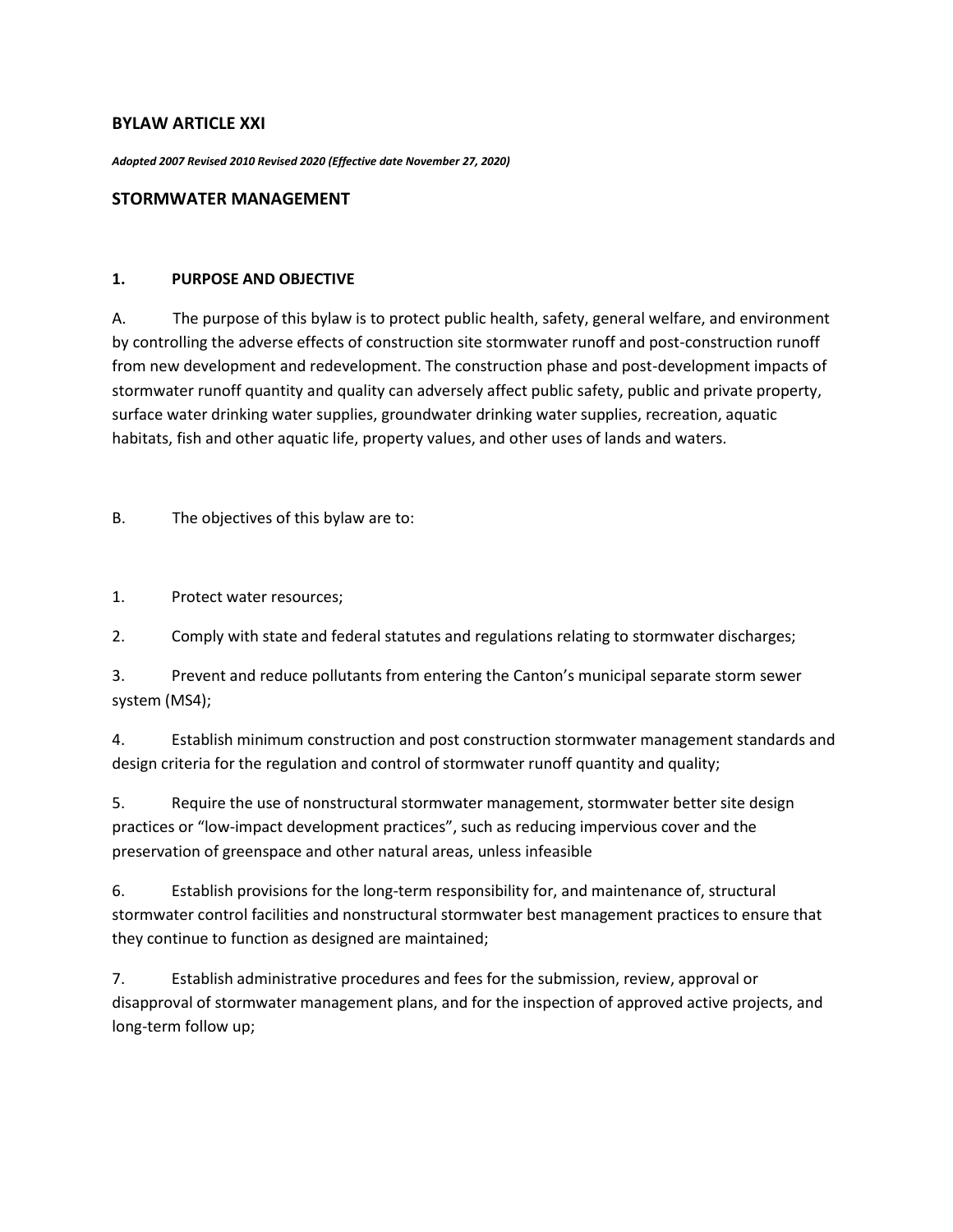8. Ensure that there is an adequate funding mechanism, including surety, for the proper review of applications, inspection of projects, and assurance of the long-term maintenance of stormwater facilities implemented as part of this Bylaw;

9. Recognize Canton's legal authority to ensure compliance with the provisions of this bylaw through inspection, monitoring, and enforcement.

10. Require, through issuance of a Stormwater Management Permit, and through an inspection program described in the Stormwater Regulations, the proper management of construction phase soil erosion and sediment control to minimize or eliminate erosion and maintain sediment on site so that it is not transported in stormwater and allowed to discharge to a water of the U.S through Canton's drainage system, as required by the Town of Canton's Small Municipal Separate Storm Sewer System (MS4) Permit issued by the United States Environmental Protection Administration (EPA).

# **2. APPLICABILITY**

A. No person may undertake a construction activity or land disturbance, including clearing, grading, excavation or redevelopment that will disturb or alter equal to or greater than 20,000 square feet without a Stormwater Management Permit approved by a majority of the Stormwater Authority members or as otherwise provided in this Bylaw. Any person that fails to follow the requirements of a Stormwater Management Permit and the related Erosion Control Plan, and Operations and Maintenance Plan, shall be in violation of this Bylaw.

1. This Bylaw shall be applicable to all new development and redevelopment, including, but not limited to, site plan applications, subdivision applications, grading applications, land use conversion applications, any activity that will result in an increased amount of stormwater runoff or pollutants flowing from a parcel of land, or any activity that will alter the drainage characteristics of a parcel of land, unless exempt pursuant to Section 2.C of this Bylaw. All new development and redevelopment under the jurisdiction of this Bylaw as prescribed in this Bylaw shall be required to obtain a Stormwater Management Permit.

2. The holder of a Stormwater Management Permit must employ sediment and erosion control at the permitted construction site in accordance with an Erosion Control Plan approved by the Stormwater Authority. The Erosion Control Plan must be prepared in accordance with the Canton Stormwater Regulations and the "Massachusetts Erosion and Sediment Control Guidelines for Urban and Suburban Areas", May 2003 (or as modified).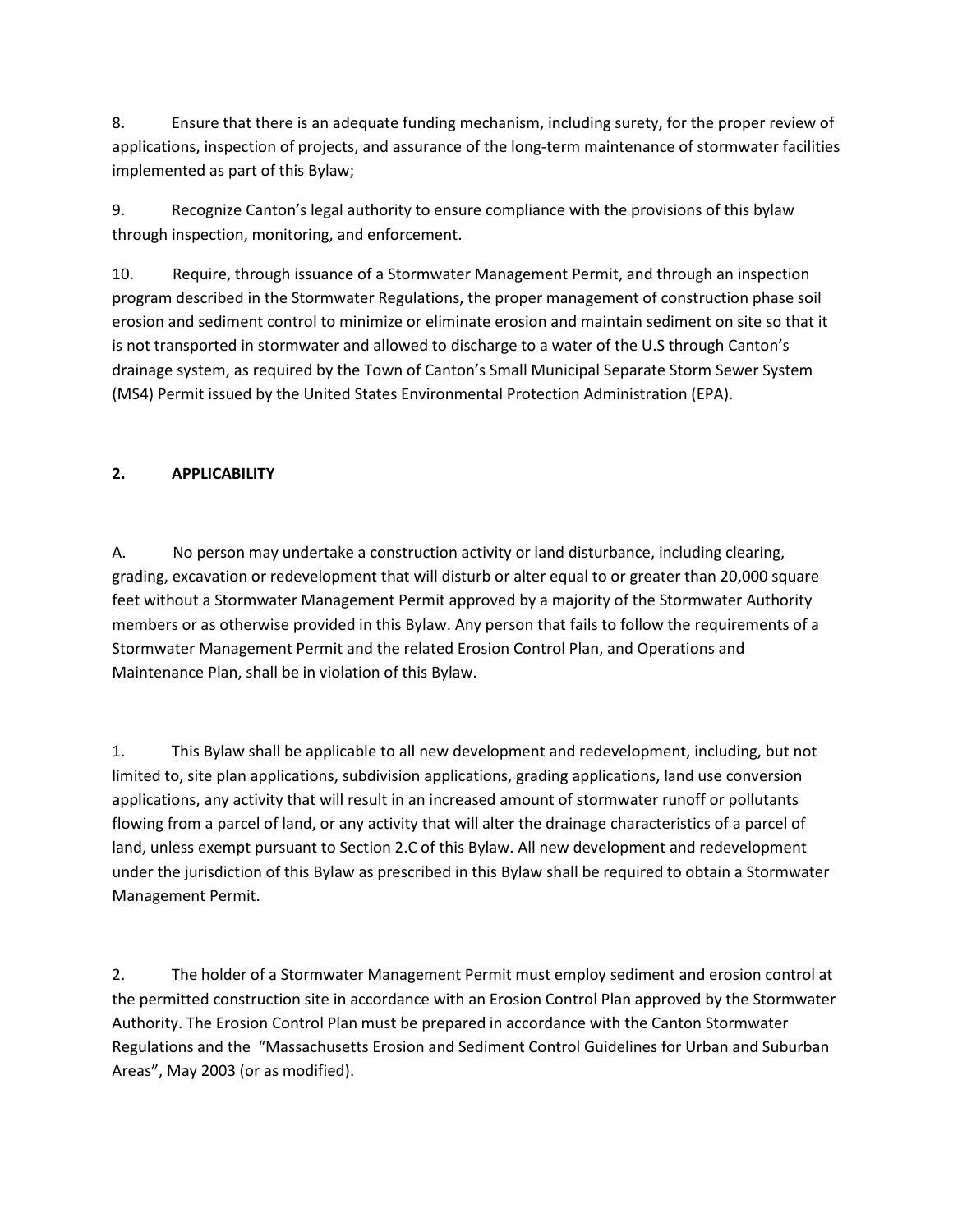B. Hotspots - An alteration, redevelopment, or conversion of land use to a hotspot such as, without limitation: auto salvage yards, auto fueling facilities, fleet storage yards, commercial parking lots with high intensity use, road salt storage areas, commercial nurseries and landscaping businesses, outdoor storage and loading areas of hazardous substances, shall require a Stormwater Management Permit.

C. Exemptions – The following activities are exempt from the requirement to obtain a Stormwater Management Permit:

1. Any activity that will alter an area less than 20,000 square feet, with the exception of any projects which file for a Stormwater Management Permit between the effective date of this Bylaw and prior to August 30, 2020, for which the threshold will be 5,000 square feet of disturbance or less than 25% of a contiguous property, whichever is less. This exception may not be applied for contiguous properties held in common ownership at the time of adoption of this Bylaw that may have been previously subdivided and/or are attributed to multiple separate owners.

2. Normal maintenance and improvement of land in agricultural use as defined by the Wetlands Protection Act.

3. Maintenance of existing landscaping, gardens or lawn areas associated with a single family dwelling.

4. Repair or replacement of an existing roof of a single-family dwelling.

5. The construction of any fence that will not alter existing terrain or drainage patterns.

6. Construction or repair of utilities (gas, water, electric, telephone, etc.) other than drainage, which will not alter terrain, ground cover, or drainage patterns.

7. Emergency repairs to any stormwater management facility or practice that poses a threat to public health or safety, or as deemed necessary by the Conservation Commission.

8. Any work or projects for which all necessary approvals and permits have been issued before the effective date of this Bylaw.

D. Nothing in this Bylaw is intended to replace the requirements of the Town of Canton Zoning Bylaw, Flood Plain Overlay District, the Town of Canton Wetlands Protection Bylaw, the Consolidated Drainage Bylaw or any other Bylaw that may be adopted by the Town of Canton. Any activity subject to the provisions of the above cited Bylaws must comply with the specifications of each. Nothing in this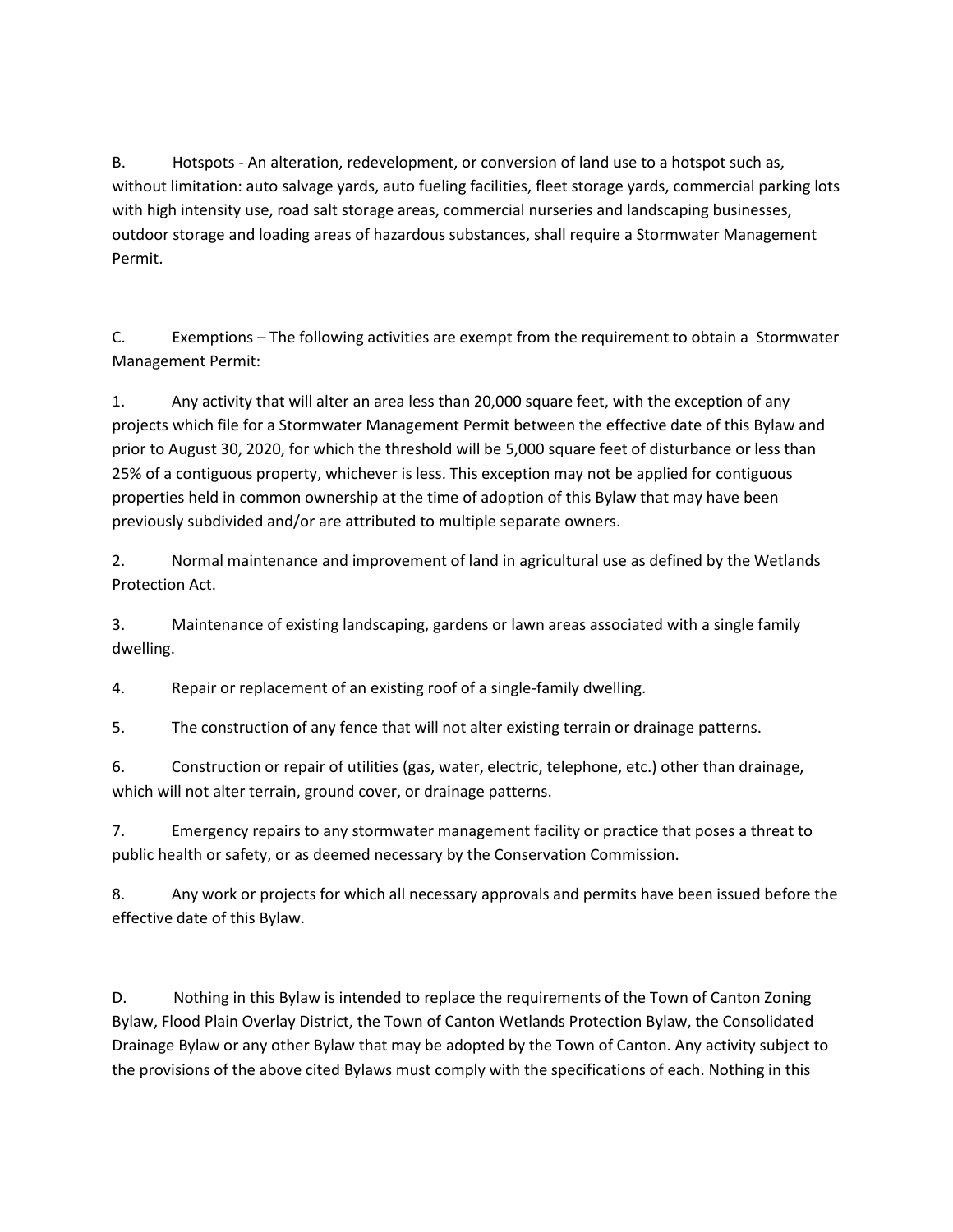Bylaw is intended to replace the requirements of construction site operators to comply with the terms and conditions of EPA's Construction General Permit.

## **3. AUTHORITY**

This Bylaw is adopted under authority granted by the Home Rule Amendment of the Massachusetts Constitution, the Home Rule statutes, and pursuant to the regulations of the federal Clean Water Act found at 40 CFR 122.34.

## **4. ADMINISTRATION**

A. The Conservation Commission or its authorized Agent(s) shall administer, implement and enforce this Bylaw. Any powers granted to or duties imposed upon the Commission may be delegated in writing by the Commission to its employees or agents.

B. Stormwater Regulations. The Conservation Commission may adopt, and periodically amend, rules and regulations relating to the terms, conditions, definitions, enforcement (including sanctions for violation), fees (including application, inspection, and/or consultant fees), procedures and administration of this Stormwater Management Bylaw by majority vote of the Commission after conducting a public hearing to receive comments on any proposed revisions. Such hearing dates shall be advertised in a newspaper of general local circulation, at least seven (7) days prior to the hearing date. After public notice and public hearing, the Commission may promulgate rules and regulations to effectuate the purposes of this Bylaw. Failure by the Commission to promulgate such rules and regulations or a legal declaration of their invalidity by a court shall not act to suspend or invalidate the effect of this Bylaw. As revisions to this Bylaw may precede updates to the Stormwater Regulations, in case of conflict, this Bylaw shall govern and the Conservation Commission and its Agent may waive provisions of the Stormwater Regulations which are in conflict with this Bylaw. Applicants should consult with the Conservation Agent.

C. Massachusetts Stormwater Handbook. The Conservation Commission, at a minimum, may utilize the policy, criteria and information including specifications and standards of the latest edition of the Massachusetts Stormwater Handbook for execution of the provisions of this Bylaw. This Handbook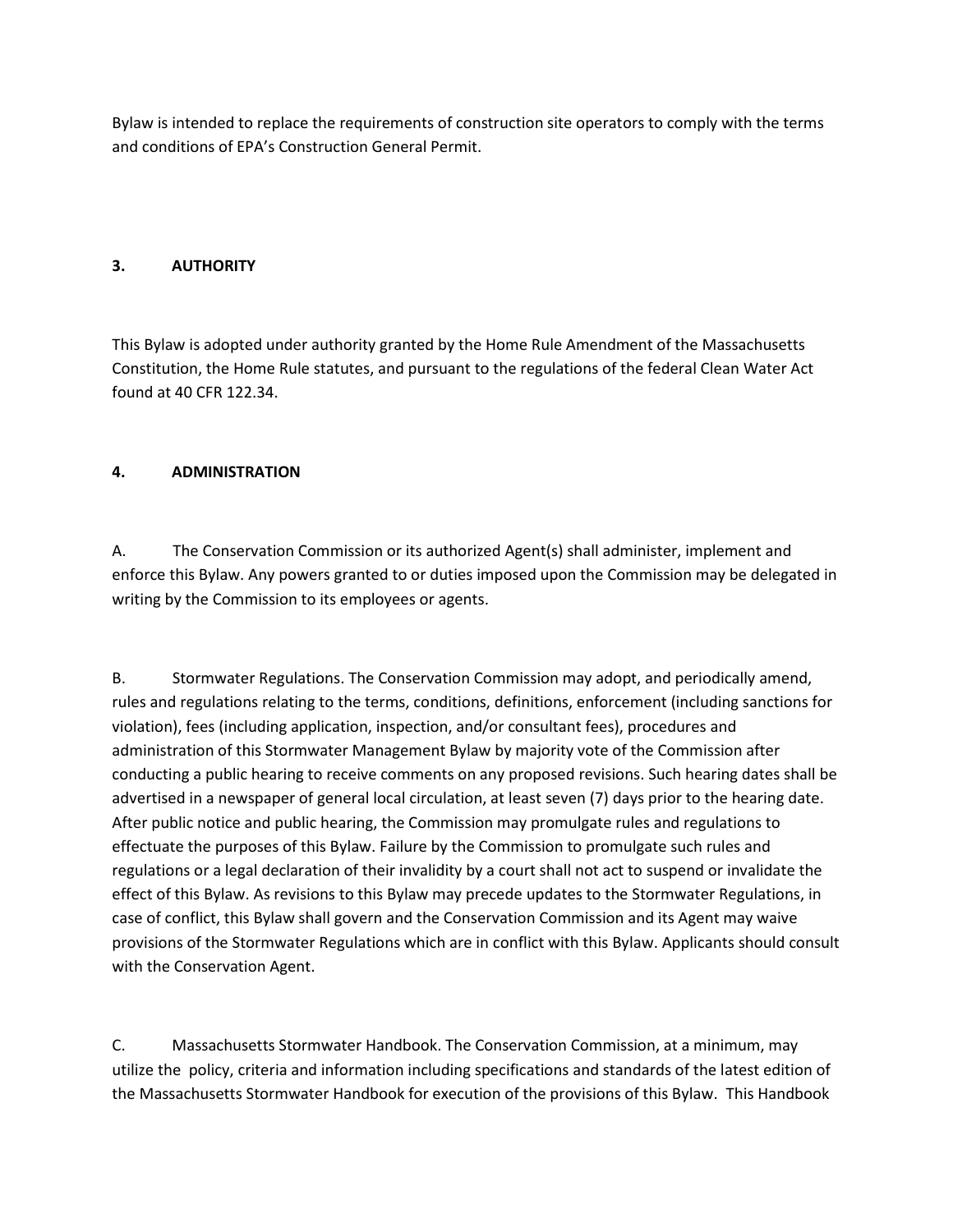includes a list of acceptable stormwater treatment practices, including the specific design criteria for each stormwater practice. The Handbook may be updated and expanded periodically, based on improvements in engineering, science, monitoring, and local maintenance experience. Unless specifically altered in the Stormwater Regulations, stormwater management practices that are designed, constructed, and maintained in accordance with the Handbook will be presumed to be protective of Massachusetts water quality standards.

D. Stormwater Management Permit. The Conservation Commission shall have the authority to adopt rules and regulations further defining the Stormwater Management Permit (SMP) for projects as described in section 2.A.

E. Actions by the Conservation Commission. The Conservation Commission may take any of the following actions as a result of an application for a Stormwater Management Permit as more specifically defined as part of Stormwater Regulations promulgated pursuant to this Bylaw: Approval, Approval with Conditions, Denial, or Denial without Prejudice.

F. Appeals of Action by the Conservation Commission. A decision of the Conservation Commission shall be final. Further relief of a decision by the Conservation Commission made under this Bylaw shall be appealed to a court of competent jurisdiction.

G. Stormwater Utility. The Board of Selectman may adopt, pursuant to any applicable law or Bylaw, a Stormwater Utility pursuant to M.G.L. Chapter 83 Section 16 and Chapter 40 Section 1A. The Board of Selectman shall administer, implement, and enforce this Utility. Failure by the Canton Board of Selectman to promulgate such a Stormwater Utility through its Regulations or a legal declaration of its invalidity by a court shall not act to suspend or invalidate the effect of the other provisions of this Bylaw.

H. Stormwater Credit System. The Canton Conservation Commission may adopt, through the Regulations authorized by this Stormwater Management Bylaw, a Stormwater Credit System. This credit system will allow applicants the option, if approved by the Commission, to take credit for the use of stormwater low impact design practices to reduce some of the requirements specified in the criteria section of the Regulations. Failure by the Commission to promulgate such a credit system through its Regulations or a legal declaration of the invalidity of the credit system by a court shall not act to suspend or invalidate the effect of the other provisions of this Bylaw.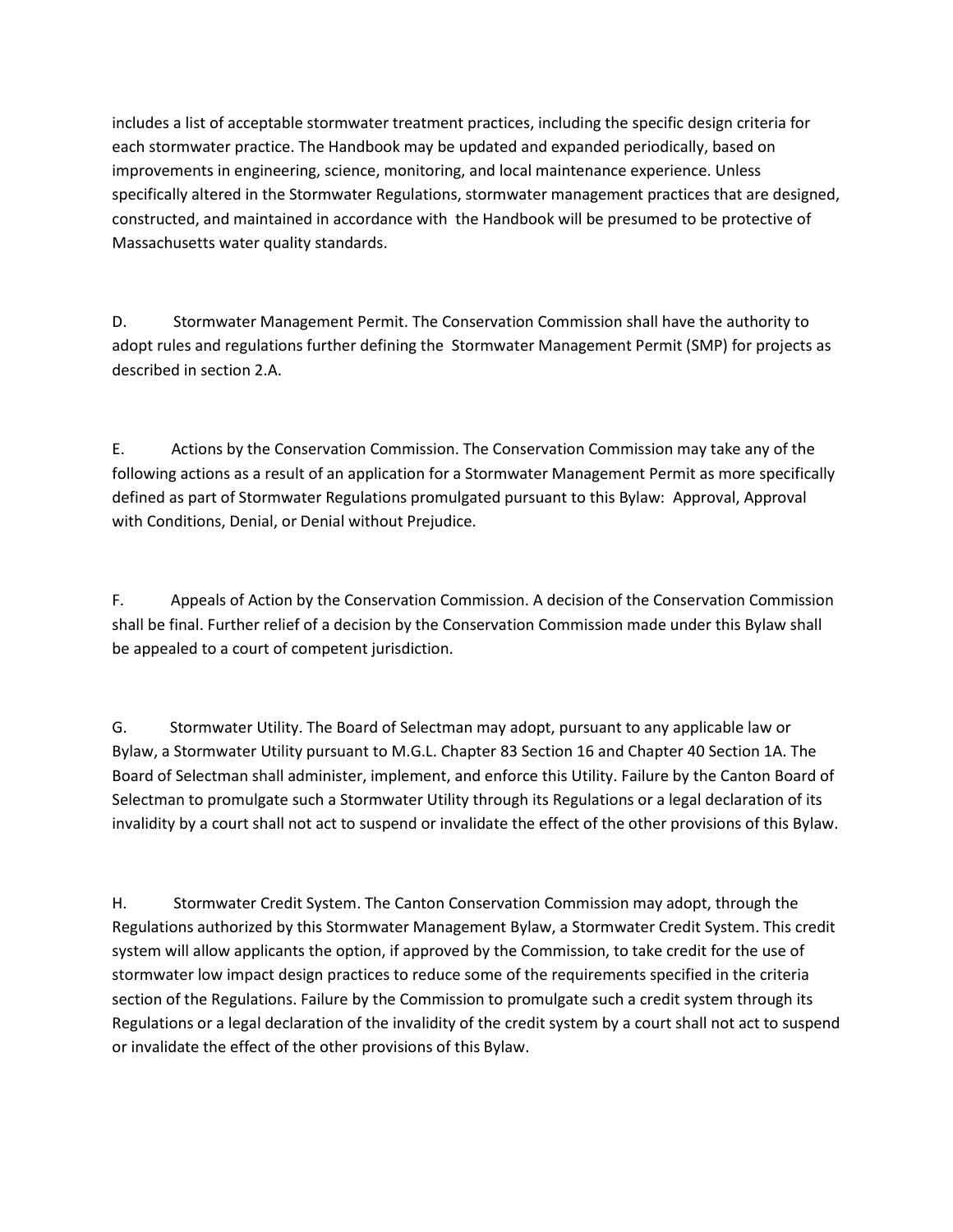#### **5. PROCEDURES**

Permit Procedures and Requirements shall be defined and included as part of any rules and regulations promulgated as permitted under Section 4.B. of this Bylaw. As revisions to this Bylaw may precede updates to the Stormwater Regulations, in case of conflict, this Bylaw shall govern and the Conservation Commission and its Agent may waive provisions of the Stormwater Regulations which are in conflict with this Bylaw. Applicants should consult with the Conservation Agent.

## **6. ENFORCEMENT**

The Conservation Commission, or an authorized agent of the Conservation Commission shall enforce this Bylaw, regulations, orders, violation notices, and enforcement orders, and may pursue all civil and criminal remedies for such violations. Enforcement shall be further defined and included as part of any Stormwater regulations promulgated as permitted under Section 4.B. of this Bylaw.

## **7. COORDINATION WITH OTHER TOWN DEPARTMENTS**

Any person filing a permit application with the Conservation Commission shall submit a copy thereof at the same time, by email, certified mail, or hand delivery, to the Board of Selectmen, Planning Board, DPW Engineering Department, Board of Appeals, Board of Health, and the Building Inspector. The person filing such application shall at the same time submit to the Conservation Commission a written notice that these copies have been submitted to these other departments. The Conservation Commission shall not take final action on an application until such boards and officials have had fourteen calendar days from their receipt to submit written comments, if any, to the Conservation Commission. The applicant shall have the right to receive such written comments, if any, and to respond to them, if desired, prior to final action.

### **8. DEFINITIONS**

The following definitions shall apply in the interpretation and implementation of this Bylaw. Additional definitions may be adopted by separate regulation: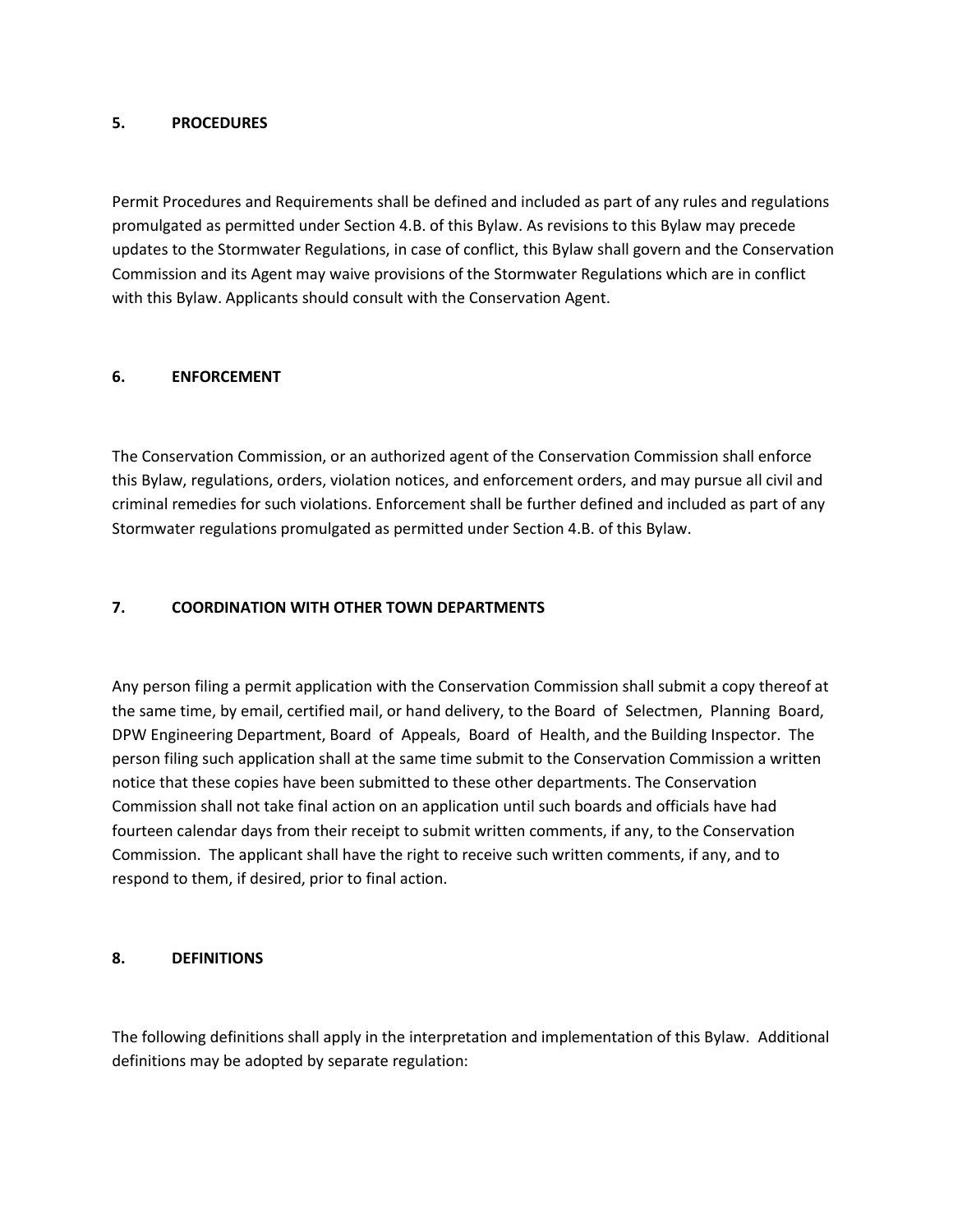A. ALTER: Any activity which will measurably change the ability of a ground surface area to absorb water or will change existing surface drainage patterns. Alter may be similarly represented as "alteration of drainage characteristics," and "conducting land disturbing activities."

B. BEST MANAGEMENT PRACTICE (BMP): Structural, non-structural and managerial techniques that are recognized to be the most effective and practical means to prevent and/or reduce increases in stormwater volumes and flows, reduce point source and nonpoint source pollution, and promote stormwater quality and protection of the environment. "Structural" BMPs are devices that are engineered and constructed to provide temporary storage and treatment of stormwater runoff. "Nonstructural" BMPs use natural measures to reduce pollution levels, do not require extensive construction efforts (e.g. policies or procedures such as enhanced street sweeping), and/or promote pollutant reduction by eliminating the pollutant source.

C. EROSION AND SEDIMENT CONTROL PLAN: A document containing narrative, drawings, and details developed by a qualified professional engineer (PE) or a Certified Professional in Erosion and Sediment Control (CPESC) which includes best management practices or equivalent measures designed to control surface runoff, erosion and sedimentation during pre-construction and construction related land disturbing activities in accordance with requirements of this bylaw.

D. EROSION: The wearing away of the land surface by natural or artificial forces such as wind, water, ice, gravity, or vehicle traffic and the subsequent detachment and transportation of soil particles.

E. GRADING: Changing the level or shape of the ground surface.

F. HOTSPOT: Land uses or activities with higher potential pollutant loadings, such as auto salvage yards, auto fueling facilities, fleet storage yards, commercial parking lots with high intensity use, road salt storage areas, commercial nurseries and landscaping, outdoor storage and loading areas of hazardous substances, or marinas.

G. LAND-DISTURBING ACTIVITY (also referred to as LAND DISTURBANCE, DISTURBANCE OF LAND and LAND ALTERATION): Any activity that causes a change in the position or location of soil, sand, rock, gravel, or similar earth material; results in an increased amount of runoff or pollutants; measurably changes the ability of a ground surface to absorb waters, involves clearing (of soil, trees or vegetation) and grading, and/or results in an alteration of drainage characteristics.

H. LOW IMPACT DESIGN (formerly Better Site Design): Site design approaches and techniques that can reduce a site's impact on the watershed through the use of nonstructural stormwater management practices. Also known as environmentally sensitive design, low impact design includes conserving and protecting natural areas and greenspace, reducing impervious cover, and using natural features for stormwater management.

I. MASSACHUSETTS STORMWATER MANAGEMENT STANDARDS: The Standards issued by the Massachusetts Department of Environmental Protection, as further defined in the Massachusetts Stormwater Handbook, as amended, that coordinates the requirements prescribed by state regulations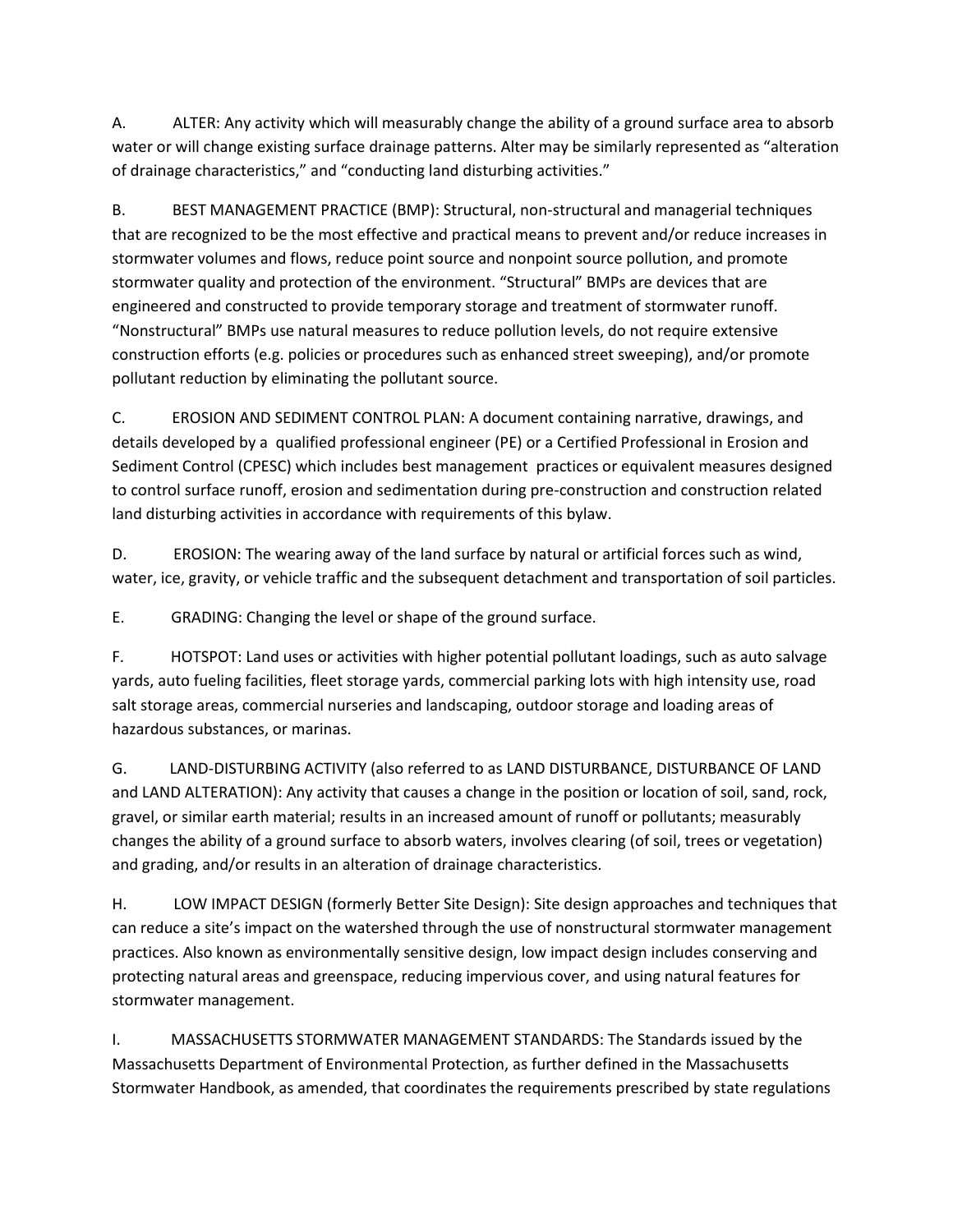promulgated under the authority of the Massachusetts Wetlands Protection Act G.L. c. 131 § 40 and Massachusetts Clean Waters Act G.L. c. 21, §. 23-56. The Standards address stormwater impacts through implementation of performance standards to reduce or prevent pollutants from reaching water bodies and control the quantity of runoff from a site.

J. MS4 MUNICIPAL SEPARATE STORM SEWER SYSTEM (MS4) or MUNICIPAL STORM DRAIN SYSTEM: The system of conveyances designed or used for collecting or conveying stormwater, including any road with a drainage system, street, gutter, curb, inlet, piped storm drain, pumping facility, retention or detention basin, natural or man-made or altered drainage channel, reservoir, and other drainage structure that together comprise the storm drainage system owned or operated by the Town of Canton.

K. NEW DEVELOPMENT: Any construction or land disturbance of a parcel of land that is currently in a natural vegetated state and does not contain alteration by man-made activities

L. NONPOINT SOURCE POLLUTION: Pollution from many diffuse sources caused by rainfall or snowmelt moving over and through the ground. As the runoff moves, it picks up and carries away natural and human-made pollutants, finally depositing them into water resource areas.

M. NATIONAL POLLUTANT DISCHARGE ELIMINATION SYSTEM (NPDES) STORMWATER DISCHARGE PERMIT: A permit issued by United States Environmental Protection Agency or jointly with the Commonwealth of Massachusetts that authorizes the discharge of pollutants to waters of the United States.

N. OPERATION AND MAINTENANCE PLAN: A plan setting up the functional, financial and organizational mechanisms for the ongoing operation and maintenance of a stormwater management system to insure that it continues to function as designed.

O. PERSON: Any individual, group of individuals, association, partnership, corporation, company, business organization, trust, estate, the Commonwealth or political subdivision thereof to the extent subject to Town Bylaws, administrative agency, public or quasi-public corporation or body, the Town of Canton and any other legal entity, its legal representatives, agents, or assigns.

P. POLLUTANT: Any element or property of sewage, agricultural, industrial or commercial waste, runoff, leachate, heated effluent, or other matter, whether originating at a point or nonpoint source, that is or may be introduced into any sewage treatment works, watercourse, or Waters of the Commonwealth. Pollutants include, but are not limited to:

i. Paints, varnishes, and solvents;

ii. Oil and other automotive fluids;

iii. Nonhazardous liquid and solid wastes and yard wastes;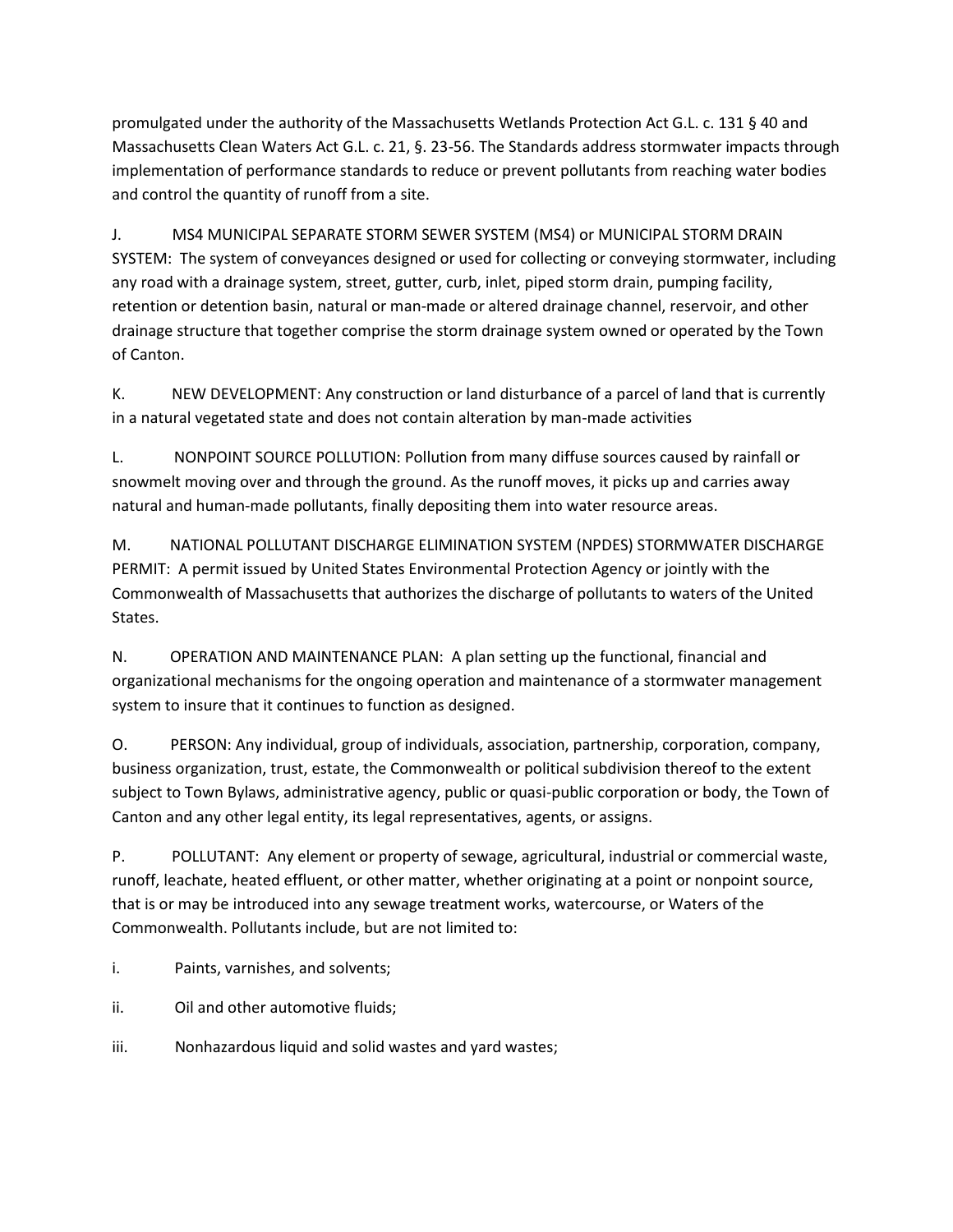iv. Refuse, rubbish, garbage, litter, or other discarded or abandoned objects, ordnance, accumulations and floatables;

v. Pesticides, herbicides, and fertilizers;

vi. Hazardous materials and wastes;

- vii. Sewage, fecal coliform and pathogens;
- viii. Dissolved and particulate metals;
- ix. Animal wastes;
- x. Rock, sand, salt, soils;
- xi. Construction wastes and residues; and

xii. Noxious or offensive matter of any kind.

Q. PRE-CONSTRUCTION: All activities in preparation of construction.

R. PRE-DEVELOPMENT: The conditions that exist at the time that plans for the development of a tract of land are submitted to the Canton Conservation Commission. Where phased development or plan approval occurs (preliminary grading, roads and utilities, etc.), the existing conditions at the time prior to the first plan submission shall establish pre-development conditions.

S. RECHARGE: The process by which groundwater is replenished by precipitation through the percolation of runoff and surface into the soil.

T. REDEVELOPMENT: Development, rehabilitation, expansion, demolition, construction, land alteration, or phased projects that disturb the ground surface, including impervious surfaces, on previously developed sites. The creation of new areas of impervious surface or new areas of land disturbance on a site constitutes development, not redevelopment, even where such activities are part of a common plan which also involves redevelopment. Redevelopment includes maintenance and improvement of existing roadways including widening less than a single lane, adding shoulders, correcting substandard intersections, improving existing drainage systems and repaving; and remedial projects specifically designed to provide improved stormwater management such as projects to separate storm drains and sanitary sewers and stormwater retrofit projects.

U. SEDIMENT: Mineral or organic soil material that is transported by wind or water, from its original to another location; the product of erosion processes.

V. SEDIMENTATION: The process or act of deposition of sediment.

W. SITE: Any lot or parcel of land or area of property where land-disturbing activities are, were, or will be performed.